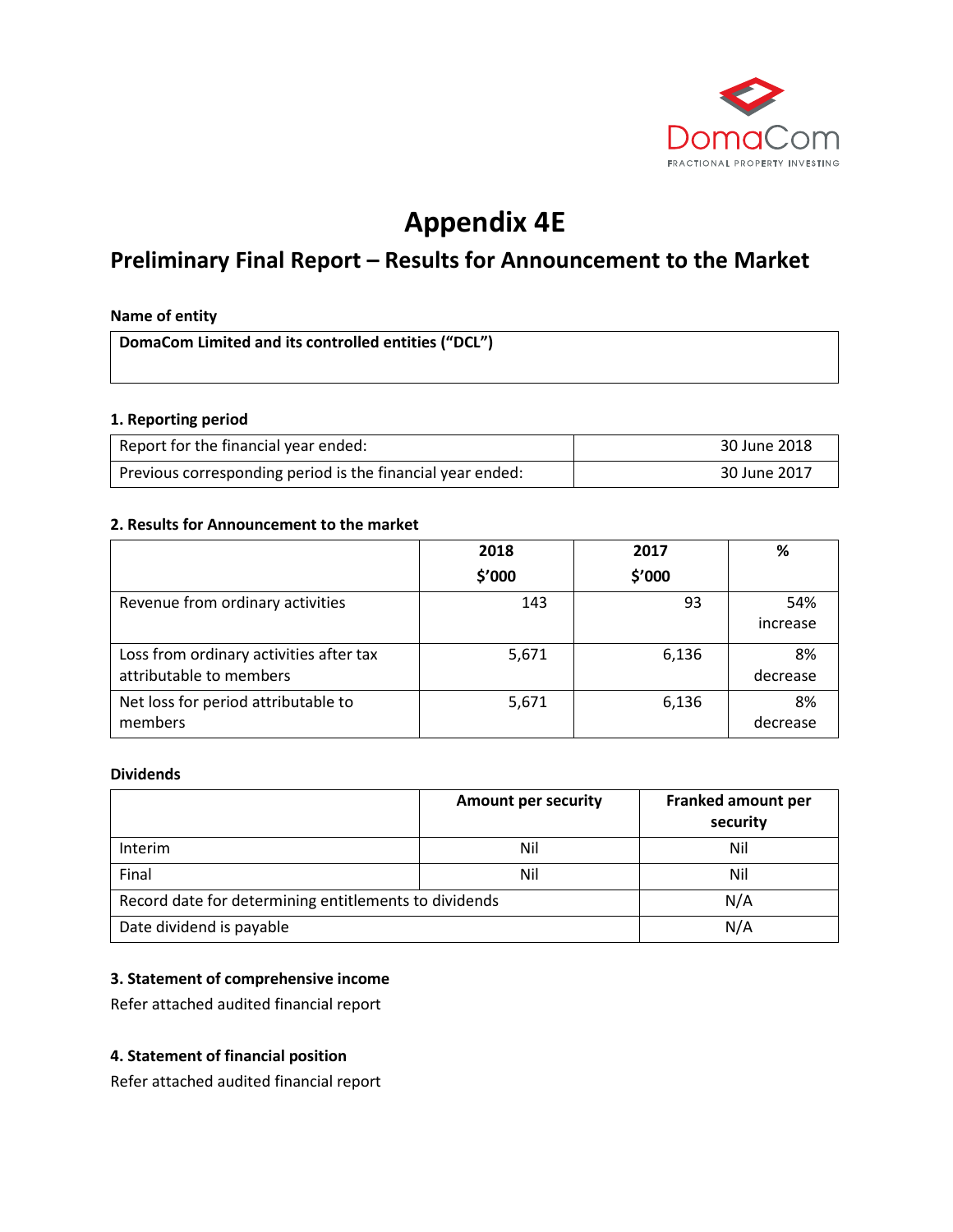#### **5. Statement of cash flows**

Refer attached audited financial report

#### **6. Statement of changes in equity**

Refer attached audited financial report

#### **7. Dividends**

|                                            | Date of payment | Total amount of<br>dividend |
|--------------------------------------------|-----------------|-----------------------------|
| Interim dividend - year ended 30 June 2018 | N/A             | \$0.00                      |
| Final dividend - year ended 30 June 2018   | N/A             | \$0.00                      |

#### **8. Details of dividend or distribution reinvestment plans in operation are described below:**

Not applicable

#### **9. Net tangible assets per security**

|                                            | <b>Current Period</b> | Previous             |
|--------------------------------------------|-----------------------|----------------------|
|                                            |                       | corresponding period |
| Net tangible asset (liability) backing per | $(0.8 \text{ cents})$ | 2.9 cents            |
| ordinary security                          |                       |                      |

#### **10. Details of entities over which control has been gained or lost during the period**

| Name of entities | Date of change in control |
|------------------|---------------------------|
| N/A              | N/A                       |

#### **11. Details of associates and joint venture entities**

| Name of associate or joint venture | % securities held |
|------------------------------------|-------------------|
| N/A                                | N/A               |

#### **12. Details of significant information relating to the entity's financial performance and financial position**

Refer attached audited financial report

#### **13. For foreign entities which set of accounting standards is used in compiling this report**

N/A

### **14. Commentary on the results for the period**

Refer to attached audited financial report for detailed commentary on the results for the period